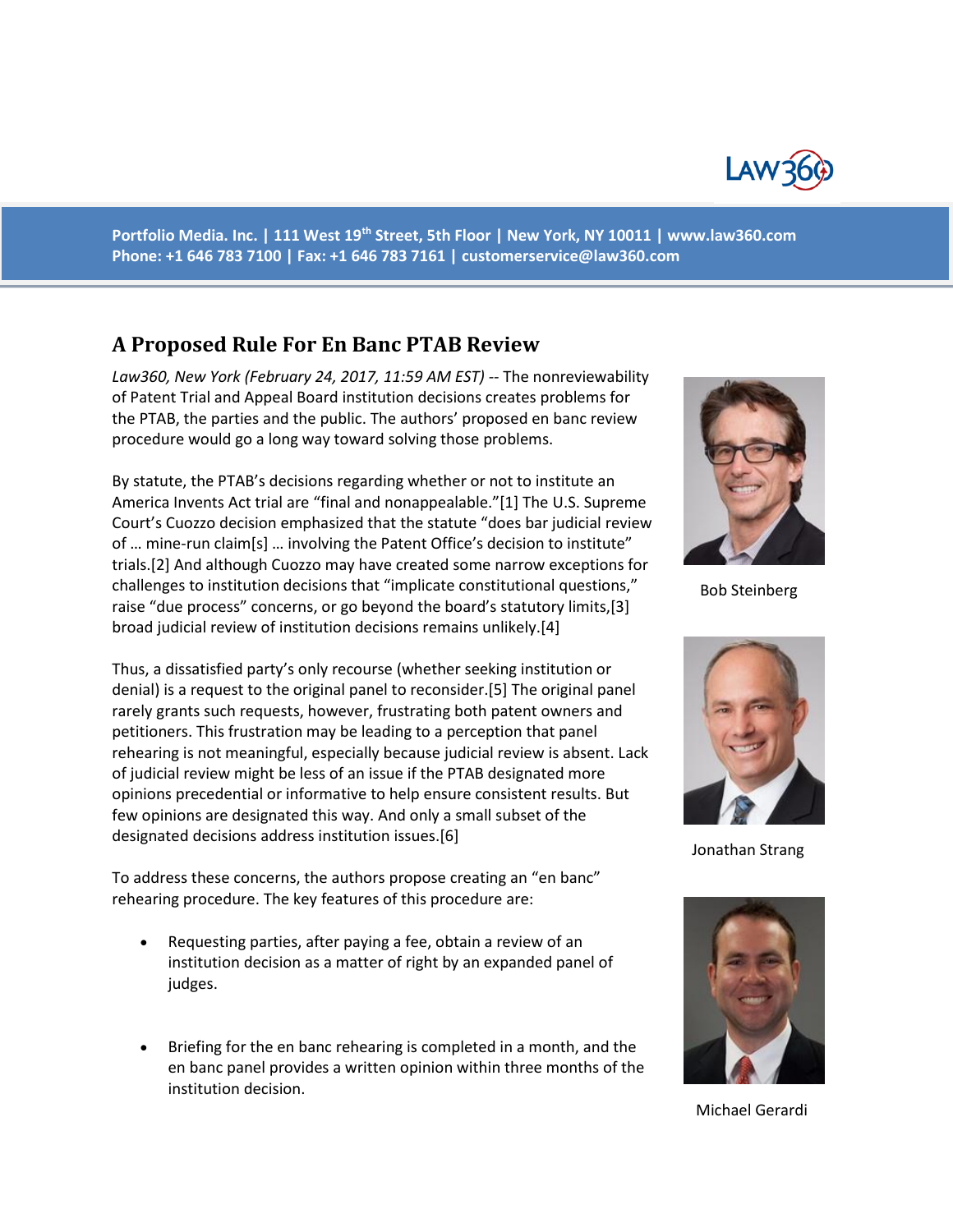Opinions from en banc panels are designated informative and have an inside track for precedential designation.

Everyone with a stake in the PTAB's success would benefit from such a procedure. Unhappy parties and there is at least one in each institution decision — would benefit from an effective and expeditious review that includes judges not involved in the original decision. The PTAB itself would be given the procedural tools and additional resources necessary to exercise an authoritative, high-quality, and confidence-inspiring internal agency "appellate" role over its own institution decisions. This would help the PTAB reconcile inconsistencies, internal differences of opinion regarding the law, procedure, etc., and develop a more uniform jurisprudence. And the patent bar would be better able to guide clients with confidence in the PTAB's ability, despite no judicial oversight, to consistently and correctly evaluate whether or not an AIA trial should be instituted.

### **Proposed Rule for Review "En Banc" to Supplement the Existing Rehearing Procedure**

Our proposed draft review program[7] is as follows (underlining indicates changes to current regulations):

42.71 (c) Petition Decision. A decision by the Board on whether to institute a trial is final and nonappealable. A party may request rehearing on a decision by the Board on whether to institute a trial pursuant to (d) of this section. When rehearing a decision on petition, a panel will review the decision for an abuse of discretion. A party may request rehearing en banc on a decision by the Board on whether to institute a trial pursuant to (e) of this section. When rehearing en banc is requested, the en banc panel will review the decision on petition de novo.

….

# 42.71(e) Request for Rehearing En Banc. A party may request rehearing en banc from any institution decision.

(1) The En Banc Panel. Upon receiving a request for en banc rehearing and payment of the fee, the Chief Judge shall select an en banc panel. The en banc panel shall be composed of the original panel and at least four additional judges selected by the Chief Judge.[8] The Chief Judge shall select the additional judges based on a variety of qualifications, including experience, seniority, technical or legal expertise, and other factors the Chief Judge deems appropriate.

## (2) Briefing and Decision Schedule; Briefing Requirements; Fees.

(i) A party (or parties collectively) dissatisfied with an institution decision may file a single request for rehearing en banc without prior authorization from the Board within 14 days of the entry of the institution decision. The party requesting the rehearing en banc shall have the burden of showing an institution decision should be modified. The request may be no longer than 3,900 words and shall not include new evidence or arguments. The request for rehearing en banc shall not toll times for taking action. A [\$10,000][9] fee shall be paid at the time the request is filed.

(ii) The other party (or parties collectively) to the institution decision may file a single response opposing the request within 30 days of the entry of the institution decision and after the request for rehearing en banc is filed. The response may be no longer than 3,900 words and shall not include new evidence or arguments. The response to a request for rehearing en banc shall not toll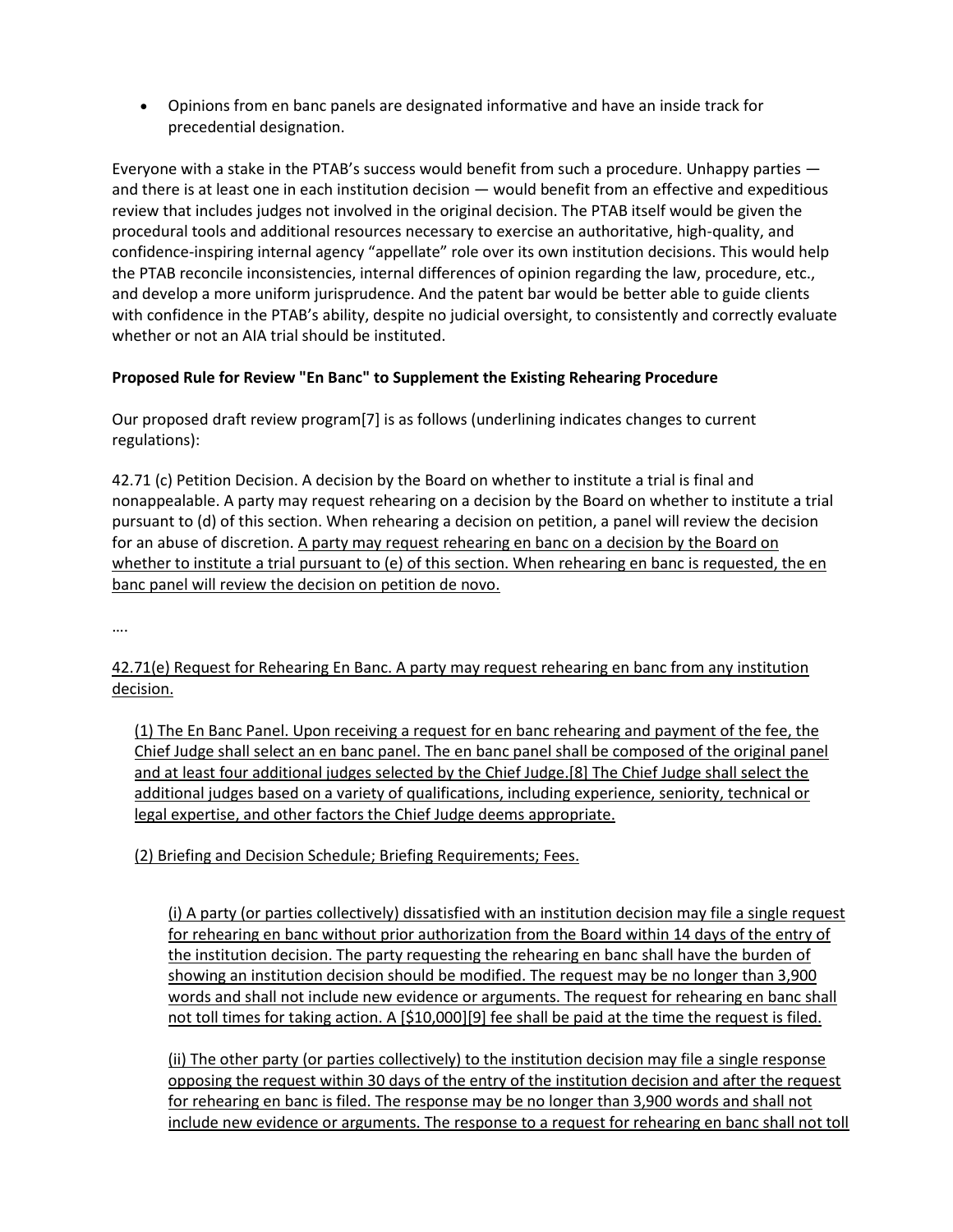times for taking action. No fee is required to respond to the request.

(iii) The en banc panel shall issue a written opinion no later than three months after the entry of the institution decision, and after receipt of a request for rehearing en banc and payment of the fee specified in (i).

(3) Precedential Effect. Opinions of the en banc panel shall initially have the force of informative opinions. The Chief Judge shall decide whether the decision of the en banc panel should be given precedential status within six months of the en banc decision.

### **Advantages of the "En Banc" Review Model**

## *The Current Rehearing Procedure Does Not Provide a Meaningful Mechanism for Review Of Institution Decisions*

Cuozzo held that Congress largely meant what it said when it made PTAB institution decisions "final and nonappealable." The Supreme Court stated "though it may not bar consideration of a constitutional question, for example," the AIA "does bar judicial review of … mine-run claim[s] … involving the Patent Office's decision to institute" an AIA trial.[10] The Federal Circuit has rebuffed creative efforts to obtain judicial review via an Administrative Procedure Act suit in district court[11] or a writ of mandamus.[12] At the moment, the only exception to this blanket rule is a PTAB decision on whether a patent is eligible for covered business method review.[13] The Federal Circuit's forthcoming en banc ruling in Wi-Fi One may change whether the timeliness requirement of 35 U.S.C. § 315(b) can be appealed and may further expand the scope of review of institution decisions.[14] Nonetheless, the plain language of the statute ensures that broad appellate review of institution decisions will likely remain unavailable to dissatisfied petitioners and patent owners alike.[15]

The PTAB's rules provide a rehearing procedure, 37 C.F.R. § 42.71(d), but the scope of arguments is narrow. Under the rule, a party dissatisfied with a panel's institution decision may ask the same panel to reconsider its decision. Because the standard of review is an "abuse of discretion," persuading the panel to change its original decision has proven to be very difficult.[16] And in some cases, depending on the panel, may not "disagree with the panel's assessment of the arguments or weighing of the evidence."[17] The PTAB also has no statutory or regulatory timeline for ruling on rehearing requests, and rulings tend to linger due to the lack of incentives for prompt decisions.

Unsurprisingly, rehearing rarely results in modification or reversal of the original decision. Without additional resources, the PTAB cannot provide an independent review by administrative patent judges uninvolved in the institution decision. In addition, without the threat of judicial review, the highly deferential standard is difficult to overcome.

To quantify how rare successful requests are, we reviewed the PTAB's recent decisions on requests for rehearing of institution decisions. Since January 2016, the PTAB "granted" less than 5 percent of the rehearing requests (only 11 out of 229 rehearing requests: 166 requests filed by petitioners, 63 requests by patent owners). But even these small numbers overstate the success of rehearing requests. None of the granted requests for rehearing by patent owners resulted in material modifications to the institution decisions, such as revocation of institution or of a statutory ground for invalidity. For petitioners, of the seven granted rehearing requests four resulted in a denied petition being instituted, and a fifth resulted in an additional ground of invalidity being added to the petition.[18] Stated differently, only 2.2 percent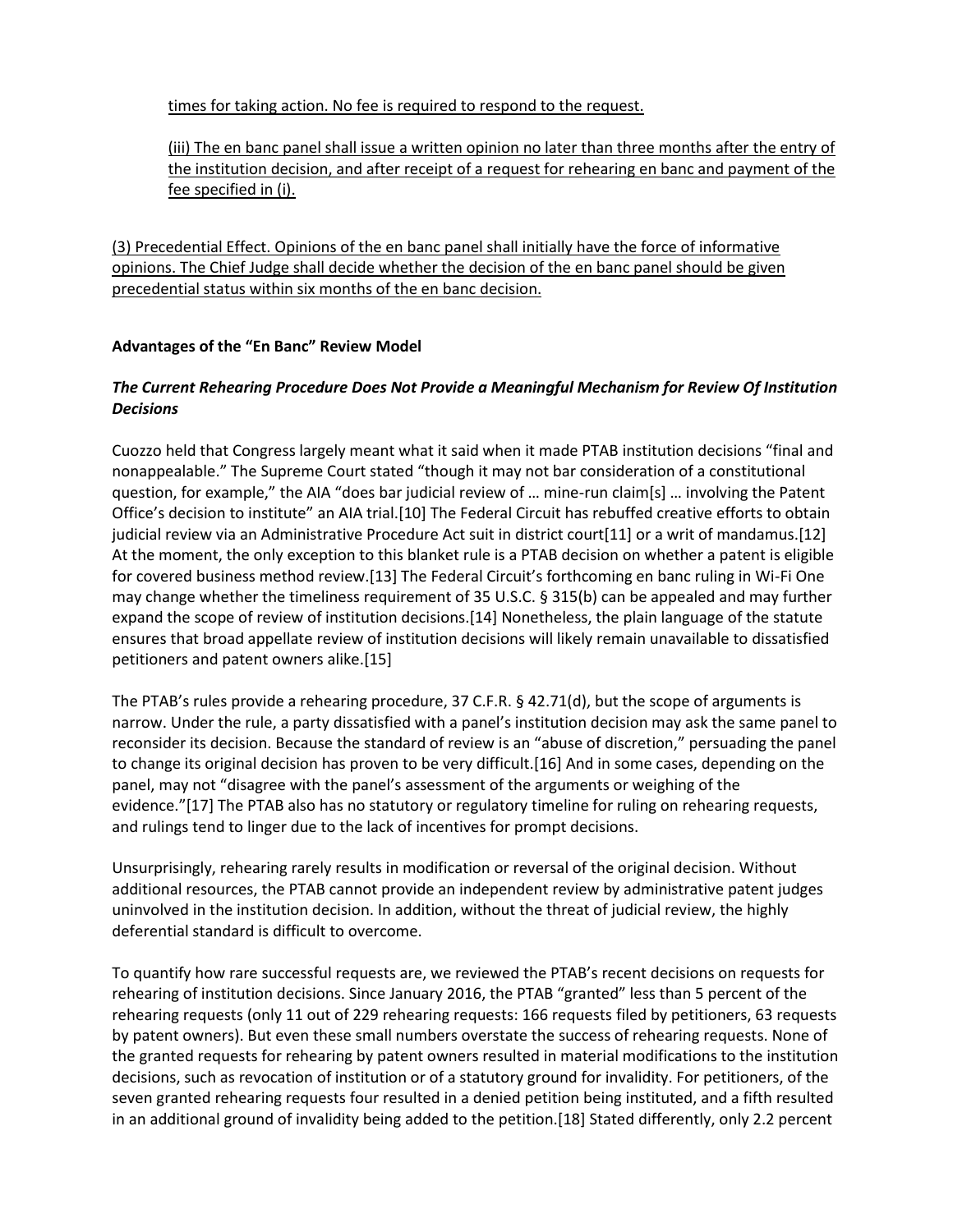of all rehearing requests by petitioners and patent owners last year resulted in material modifications to institution decisions.

|  |  |  | Table 1: Requests for Rehearing From Institution Decisions, January 2016-Present |
|--|--|--|----------------------------------------------------------------------------------|
|--|--|--|----------------------------------------------------------------------------------|

|                        | Rehearing<br><b>Requests Filed</b> | <b>Rehearing Granted</b> | <b>Change In Institution</b><br>Decision |
|------------------------|------------------------------------|--------------------------|------------------------------------------|
| Total                  | 229                                |                          |                                          |
| <b>By Petitioner</b>   | 166                                |                          |                                          |
| <b>By Patent Owner</b> | 63                                 |                          |                                          |

*Figure 1: Total Requests for Rehearing From Institution Decisions, January 2016-Present*



In the last six months, the statistics are even more drastic: Of 108 rehearing petitions filed, only one was granted (and it was for a patent owner), but it did not result in a material change in the institution decision. Stated differently, none (0 percent) of more than 100 requests for rehearing resulted in material modifications to institution decisions.

#### *Table 2: Requests for Rehearing From Institution Decisions, August 2016-Present*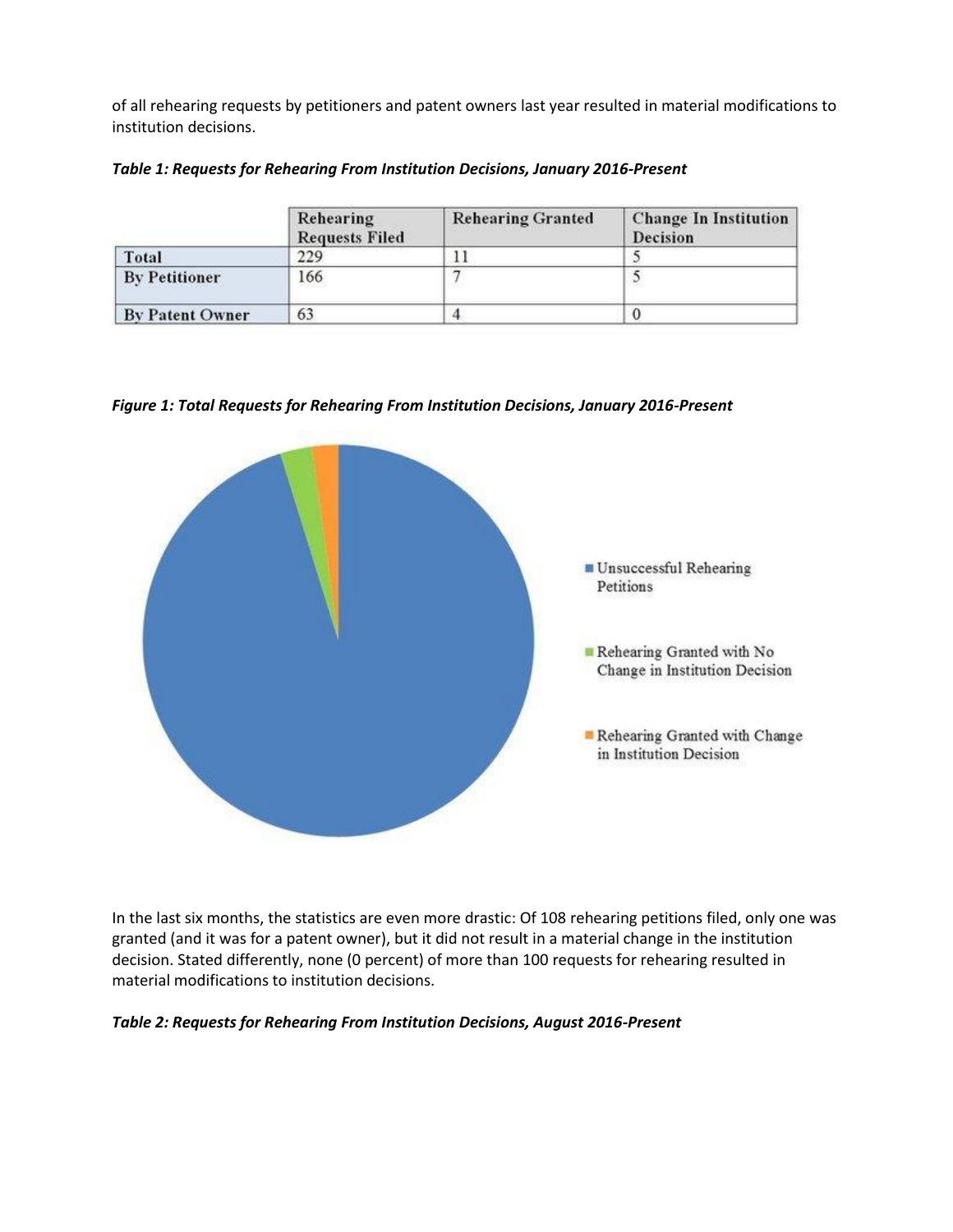|                        | Rehearing<br><b>Requests Filed</b> | <b>Rehearing Granted</b> | <b>Change In Institution</b><br><b>Decision</b> |
|------------------------|------------------------------------|--------------------------|-------------------------------------------------|
| Total                  | 108                                |                          |                                                 |
| <b>By Petitioner</b>   | 81                                 |                          |                                                 |
| <b>By Patent Owner</b> | 27                                 |                          |                                                 |

In addition to rehearings under 37 C.F.R. § 42.71(d), the PTAB's standard operating procedures allow for the chief judge to authorize rehearing by an "expanded panel" — ostensibly to provide more objectivity — however, such requests are rarely granted and the process for considering the requests is opaque to outsiders.[19] Over the past six months, parties have lodged only seven requests for an expanded panel at the institution stage; none of these requests were granted.

These statistics substantiate the frustration for all parties who may feel that challenging even the most egregious errors of law or fact in an institution decision, albeit without fees, is futile. In contrast, under the proposed en banc system, even if additional, independent judges affirmed the original decision, the disappointed party is more likely to feel that it obtained a full and fair reconsideration.

While the PTAB created a review procedure for institution decisions, without meaningful checks by the Federal Circuit, or even internal checks by the PTAB, the current rehearing procedure lacks accountability. Additionally, with few precedential or informative opinions to guide them, individual PTAB panels fashion their own jurisprudence without reconciling prior inconsistent board opinions.[20] On issues such as successive petitions, as just one example, panel decisions point in opposite directions for no apparent reason.[21] Without review, reconciling the conflicts that occur from time to time between panel-dependent decisions is difficult, if not impossible, contributing to a perception that the PTAB may not be fairly administering the law.[22]

#### *An Optional, Fast, Authoritative and Effective "Second Look" at Institution Decisions for All Parties*

The proposed en banc review procedure would supplement the current rehearing regulation for institution decisions, providing at least four additional administrative patent judges in addition to the original panel. In anticipation of issuing a definitive "precedential" opinion, such as in critical cases touching on areas of the law where precedent is absent or where previous panels have not been uniform, the chief judge could further expand the panel beyond the minimum number of additional judges. Charging a reasonable but not insignificant fee, such as \$10,000, will help limit the number of meritless requests and provide the PTAB with the resources necessary for a timely and effective review, including a written opinion issued within three months of the institution decision. The chief judge could staff these expanded panels from a group of respected administrative patent judges whose primary role could become overseeing institution decisions to ensure fairness and uniformity and guide the public and the rest of the PTAB.

Unlike most reform proposals, which often pit petitioners and patent owners against one another, this proposal would improve the PTAB for all aggrieved participants. All disappointed participants, whether patent owner or petitioner, could obtain a second opinion from additional, objective administrative patent judges, albeit for a fee. These fees would provide a good value for the parties and the PTAB. Petitioners would be the most obvious beneficiary of this procedure because an institution denial ends the PTAB proceeding with no recourse except the current rehearing. Patent owners would benefit too.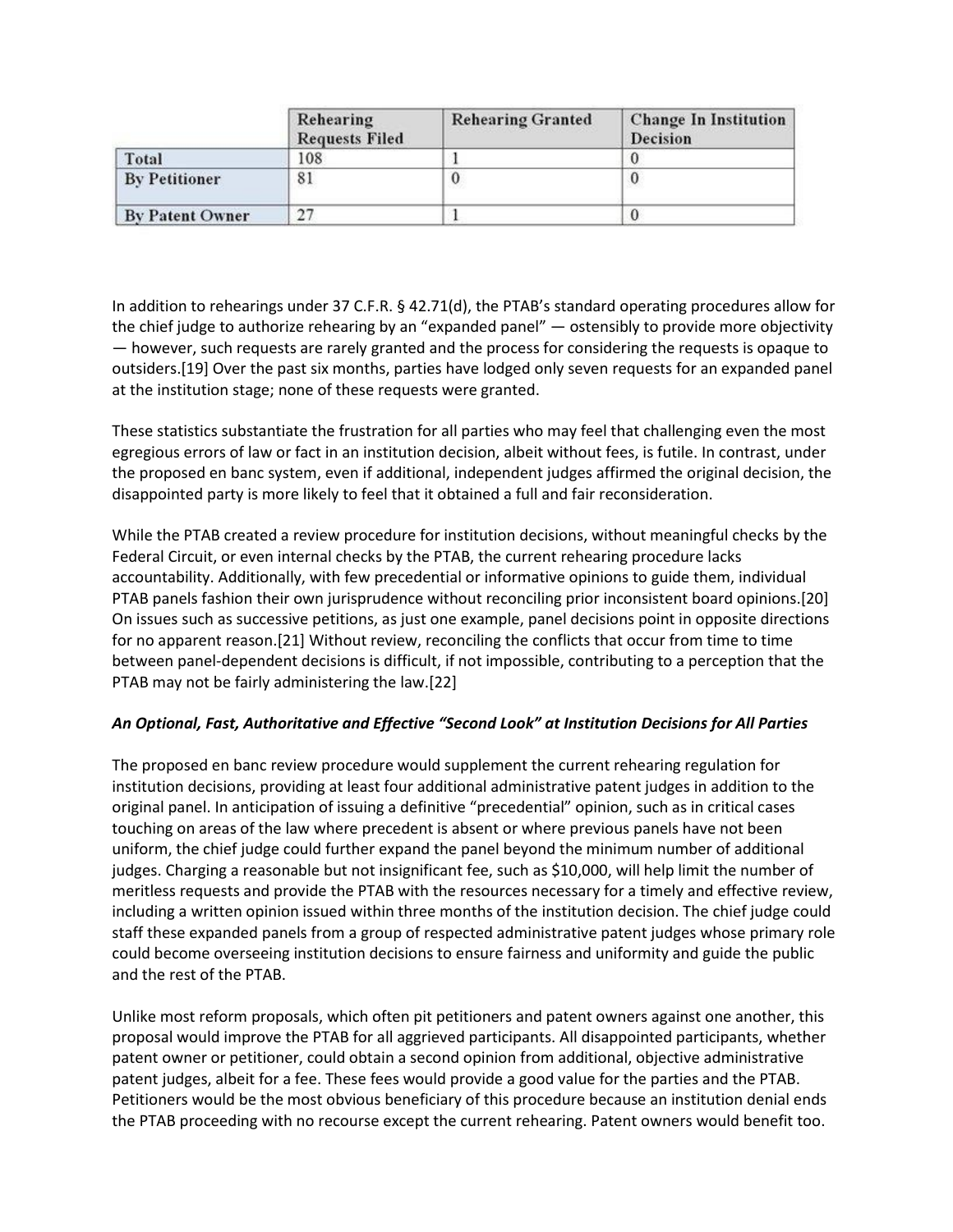Currently, once trial is instituted, patent owners can expect to lose patent rights, with 84.4 percent of final decisions from inter partes review and CBM petitions resulting in at least one instituted claim being declared unpatentable.[23] The proposed en banc procedure would allow patent owners an opportunity to cut off an AIA trial before it progresses further. The PTAB benefits from having the ability to provide additional guidance to the public and the administrative patent judges, without having to extend the statutory timeframe of the proceedings.

## **Conclusion — Greater Public Confidence in the PTAB**

At the moment, the nonreviewability of institution decisions, combined with their significance to the parties, is a major concern for the Federal Circuit and the patent bar. The PTAB may be viewed with some degree of skepticism so long as it lacks a system for holding individual panels accountable for their institution decisions. By providing better internal PTAB mechanisms for addressing panel decisions, the Federal Circuit and the public will feel more confident that petitions approved or denied for trial have been thoroughly and properly considered by the board and that the board's standards for making such decisions are correct and consistent. Further, the proposed rule allows the chief judge to further expand the panel beyond the minimum number of additional judges in anticipation of issuing more significant decisions. The proposed en banc procedure thus promotes greater consistency in the legal standards applied at the PTAB, allows the PTAB to sort out problematic areas of the law and procedure within a set time frame, and prevents double standards by facilitating precedent development.

—By Bob Steinberg, Jonathan Strang and Michael Gerardi, Latham & Watkins LLP

*Bob Steinberg is a partner in Latham & Watkins' Los Angeles and Washington, D.C., offices, and interimpresident and director of the PTAB Bar Association.*

*Jonathan Strang is counsel and a co-chairman of the Communications Committee of the PTAB Bar Association.*

*Michael Gerardi is an associate in the firm's Washington office.*

*The authors would like to thank Jonathan Link, a partner in the firm's Washington office; Giri Pathmanaban, a partner in the firm's Silicon Valley office; Chi Cheung, an associate in the firm's New York office; and Parker Tresemer, an associate in the firm's Los Angeles office, for valuable editorial suggestions. The authors would also like to thank Rich Pell, an associate in the firm's Washington office, for conducting the survey of the PTAB's recent rehearing decisions discussed in the article.*

*The views of the authors do not reflect the opinions of any bar association, including the PTAB Bar Association.*

*The opinions expressed are those of the author(s) and do not necessarily reflect the views of the firm, its clients, or Portfolio Media Inc., or any of its or their respective affiliates. This article is for general information purposes and is not intended to be and should not be taken as legal advice.*

[1] 35 USC § 314(d) (IPR); 35 U.S.C. § 324(e) (PGR, CBM).

[2] Cuozzo Speed Technologies, LLC v. Lee, 136 S. Ct. 2131, 2136, 2139-42 (2016).

[3] Id. at 2141-42.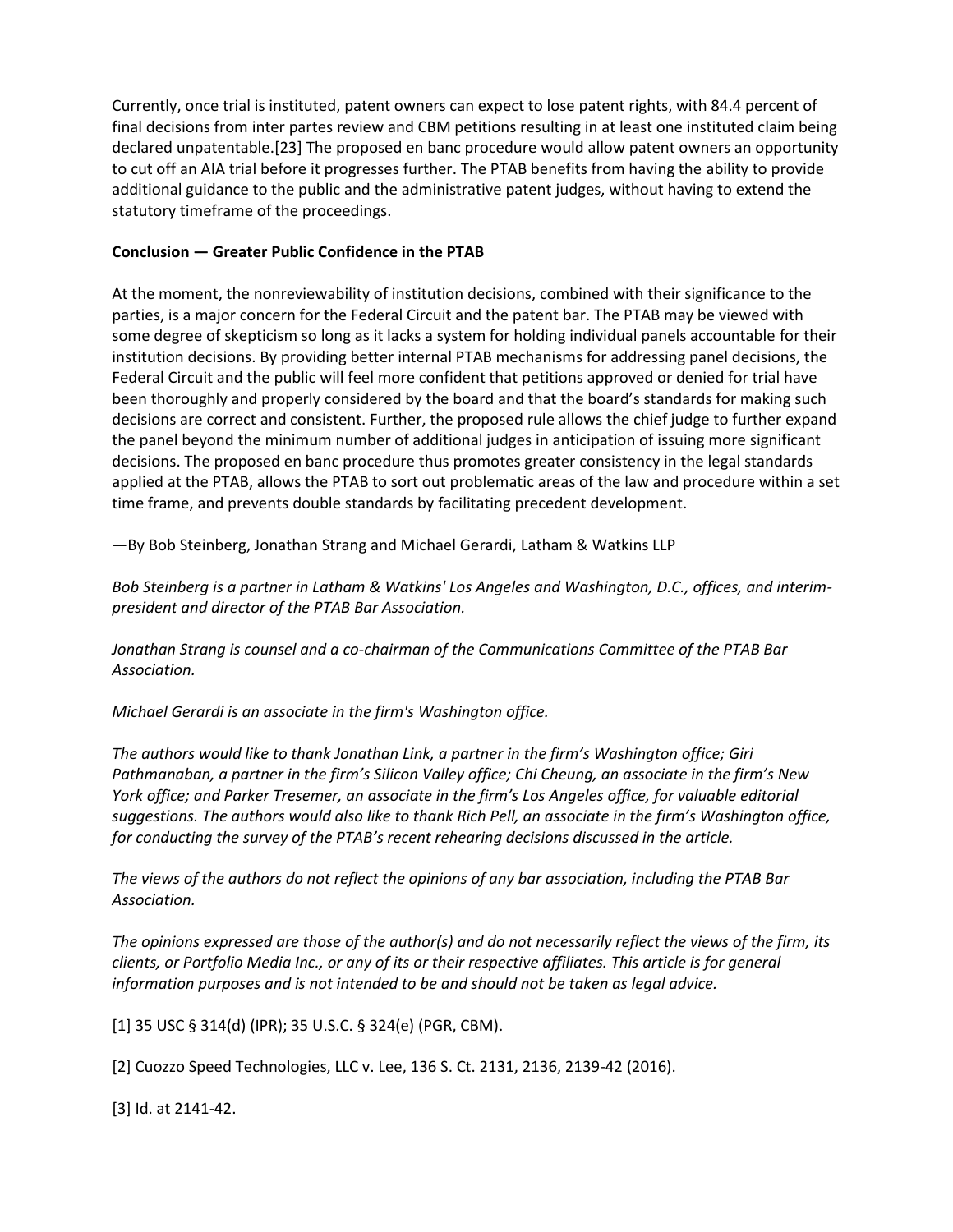[4] See Cuozzo, 136 S. Ct. at 2142 ("[W]here a patent holder grounds its claim in a statute closely related to that decision to institute inter partes review, § 314(d) bars judicial review."). The Federal Circuit will soon address Cuozzo's reach in Wi-Fi One, LLC v. Broadcom Corp., Nos. 2015-1944, -1945, -1946, slip op. at 2 (Fed. Cir. Jan. 4, 2017) (order granting en banc review).

[5] 37 C.F.R. § 42.71(d).

[6] Oracle Corp. v. Click-to-Call Techs. LP, IPR2013-00312, Paper 26 (PTAB Oct. 30, 2013) (precedential only as to Section II.A) (one-year time bar); LG Elecs., Inc. v. Mondis Tech. Ltd., IPR2015-00937, Paper 8 (PTAB Sept. 17, 2015) (one-year time bar); Lumentum Holdings, Inc. v. Capella Photonics, Inc., IPR2015- 00739, Paper 38 (PTAB Mar. 4, 2016) (real parties in interest); SecureBuy LLC v. CardinalCommerce Corp., CBM2014-0035, Paper 12 (PTAB Apr. 25, 2014) (§ 325(a)(1) bar to review after DJ action applies in CBM).

[7] While the program could also be modified to include final decisions, that topic is beyond the scope of this article.

[8] In an alternative approach that would help control costs, the panel could be composed of only the authoring judge from the original panel plus two additional judges.

[9] This number is a placeholder to foster discussion. Determining the actual fee is beyond the scope of this article, but the fee should be high enough to pay for the added expenses the PTAB will incur to include and support the extra judges. The PTAB would analyze these fees further, along with any comments received from the public.

[10] 136 S. Ct. at 2141-42 ("Such 'shenanigans' may be properly reviewable in the context of § 319 and under the Administrative Procedure Act, which enables reviewing courts to "set aside agency action" that is 'contrary to constitutional right,' 'in excess of statutory jurisdiction,' or 'arbitrary [and] capricious.'").

[11] In re Dominion Dealer Solutions, 749 F.3d 1379 (Fed. Cir. 2014).

[12] Versata Dev. Grp. v. Lee, 793 F.3d 1352 (Fed. Cir. 2015).

[13] Versata Dev. Grp. v. SAP America, 793 F.3d 1306 (Fed. Cir. 2015).

[14] Achates Reference Publ'g, Inc. v. Apple Inc., 803 F.3d 652 (Fed. Cir. 2015).

[15] St. Jude Medical, Cardiology Division v. Volcano Corp., 749 F.3d 1373 (Fed. Cir. 2014).

[16] 37 C.F.R. § 42.71(c).

[17] Sophos, Inc. v. Finjan, Inc., IPR2015-01022, Paper No. 9 (PTAB Jan. 28, 2016).

[18] Based on data from PTAB rehearing decisions addressing the Board's decision whether or not to institute review published on Docket Navigator as of January 1, 2016.

[19] PTAB Standard Operating Procedure #1, Rev. 14 (2012), states that it may be necessary to expand a